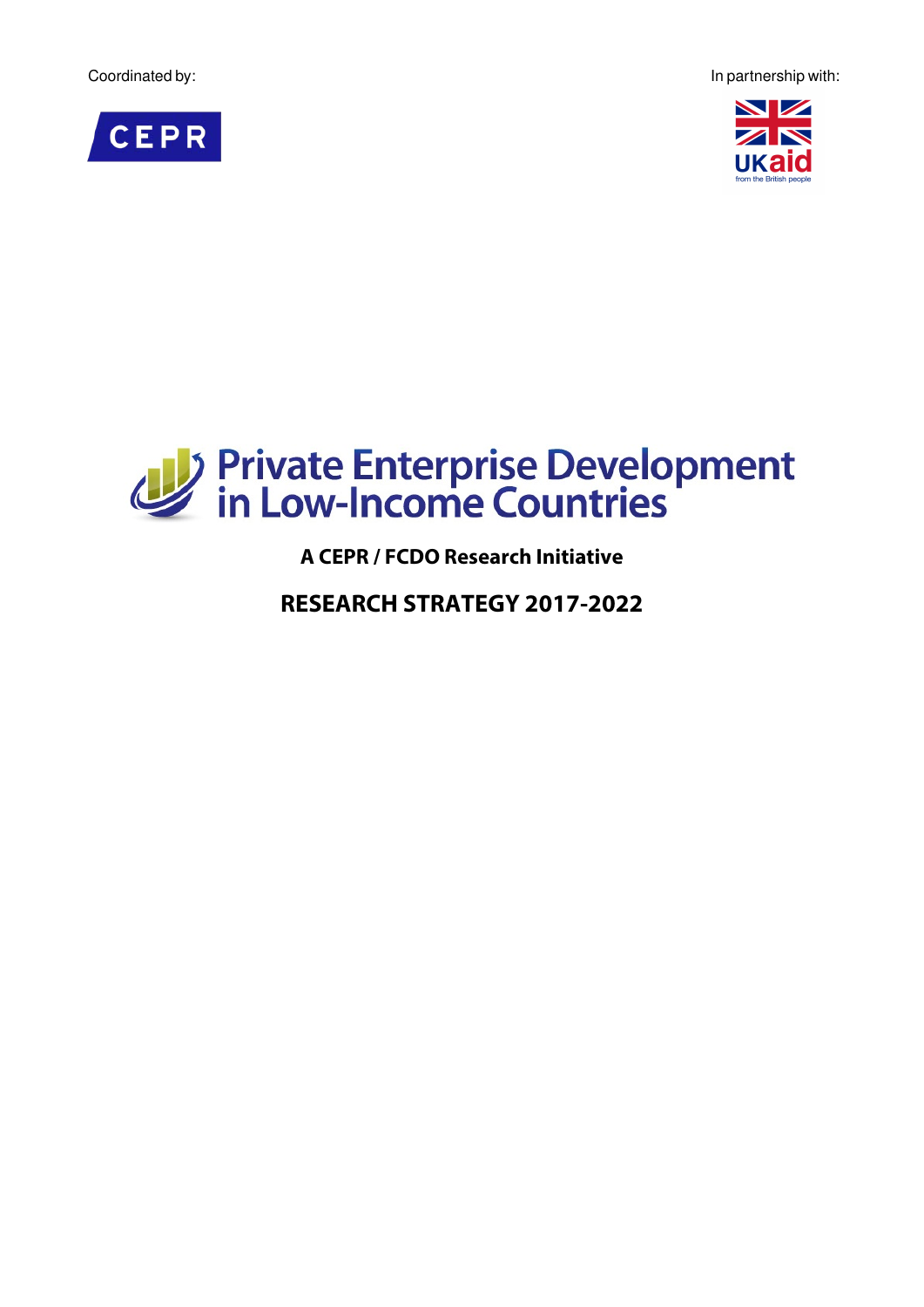# **Research Strategy 2017-22**

It is impossible for large numbers of people to be lifted out of poverty without sustained growth, and impossible for a country to experience sustained growth without a vibrant private sector. Each underdeveloped private sector is underdeveloped in its own way. Some dysfunctional domestic private sectors coexist with dynamic export sectors. Some are in countries which are conflict ridden or prone to natural d isasters. Some lack small and medium-sized enterprises, while others have dynamic small firms w hich fail to grow into larger firms. A research programme which can inform policies for private sector development must therefore address a variety of issues and incorporate a variety of approaches.

These approaches must, however, reflect one key aspect of growth d ynamics: sustained growth which leads to rising income and creation of jobs is impossible to achieve without growth in productivity. Innovation is a key to productivity improvement, and innovation can take many forms. Sometimes new industries can be traced to a single, significant l eap. Klepper and Mostafa (2016, forthcoming) trace the success of the garment sector in Bangladesh to the entry of Desh and its partnership with Daewoo in 1978. Atkin et al (2016a, PEDL) conduct an experiment among carpet producers in Egypt which provides randomly selected producers with access to export markets. They find that the firms experience rapid increases in productivity through "learning by exporting." These are examples of discrete changes in circumstances that produce discrete changes in productivity. Hendel and Spiegel (2014) instead show the power of small innovations accumulated over many years. Using data from a large scrap steel mill, they document steady productivity increases of two per cent annually without any single substantive change. Growth in their steel mill comes from continuous learning by employees. Atkin et al (2016b, PEDL), however, show that the details of labour relations can affect incentives to adopt new innovation. Piece rate contracts in the 'soccer ball' sector in Pakistan give production workers incentives to resist technological changes that involve even short periods of learning.

Several recent and influential papers show that productivity varies substantially across countries and industries, and even within industries across firms (Hsieh and Klenow 2 008). While productivity is lower in low-income countries, the substantial variance within countries implies that firms a nd even s ectors w hich a re h ighly productive coexist alongside firms and sectors w hich a re m uch less p roductive. Understanding w hy t his is the case, and why productivity does not "percolate up" is an overarching goal of PEDL. Bloom and Van Reenen (2010) show there is substantially more dispersion in management practices in India and China than in the United States and northern Europe, and Bloom et al (2013 and PEDL) demonstrate a very high correlation between management practices and income per capita at the country level. In particular, they show that management practices lag by some distance in sub-Saharan Africa. Hsieh and Klenow (2009) present evidence showing more dispersion in total factor productivity in India and China, compared with the United States. Measured either by management practices or productivity, we see a much thicker left-hand tail of low-productivity firms surviving in China and I ndia. Available data suggest that productivity dispersion is also very high, and management practices weak, in sub-Saharan Africa and other LICs.

The evidence on management practices and productivity suggests that not all markets exert pressure on firms to improve productivity. Why should this be so? A well-established literature shows the role of underdeveloped financial m arkets a nd r egulatory b arriers i n s uppressing e ntry. ( See, for e xample, D jankov et a l 2 002, Beck et al 2008.) But differences between markets in high-income and low-income countries are much broader and more fundamental than finance and entry c osts. There is a greater reluctance in low-income countries to switch trading partners, even for standardised products. (See, for example, Johnson, McMillan and Woodruff 2002.) Information about reliability of firms and p roducts is poor and closely h eld. Formal legal remedies for contractual non-compliance are slow, expensive and unreliable. Decision-making is more centralised because owners are unwilling or unable to delegate responsibility outside a narrow circle, often limited to family members. Finally, macroeconomic instability and high levels of uncertainty more generally magnify these failings, increasing the perceived costs of establishing new trading relationships (McMillan and Woodruff 2002). Extreme instability is a feature of many low-income countries, especially in conflict ridden areas where the state is unable to maintain basic order. In dysfunctional states, public governance of private sector trading gives way to creation of non-state institutions, which are often imperfect substitutes (McMillan and Woodruff, 2000).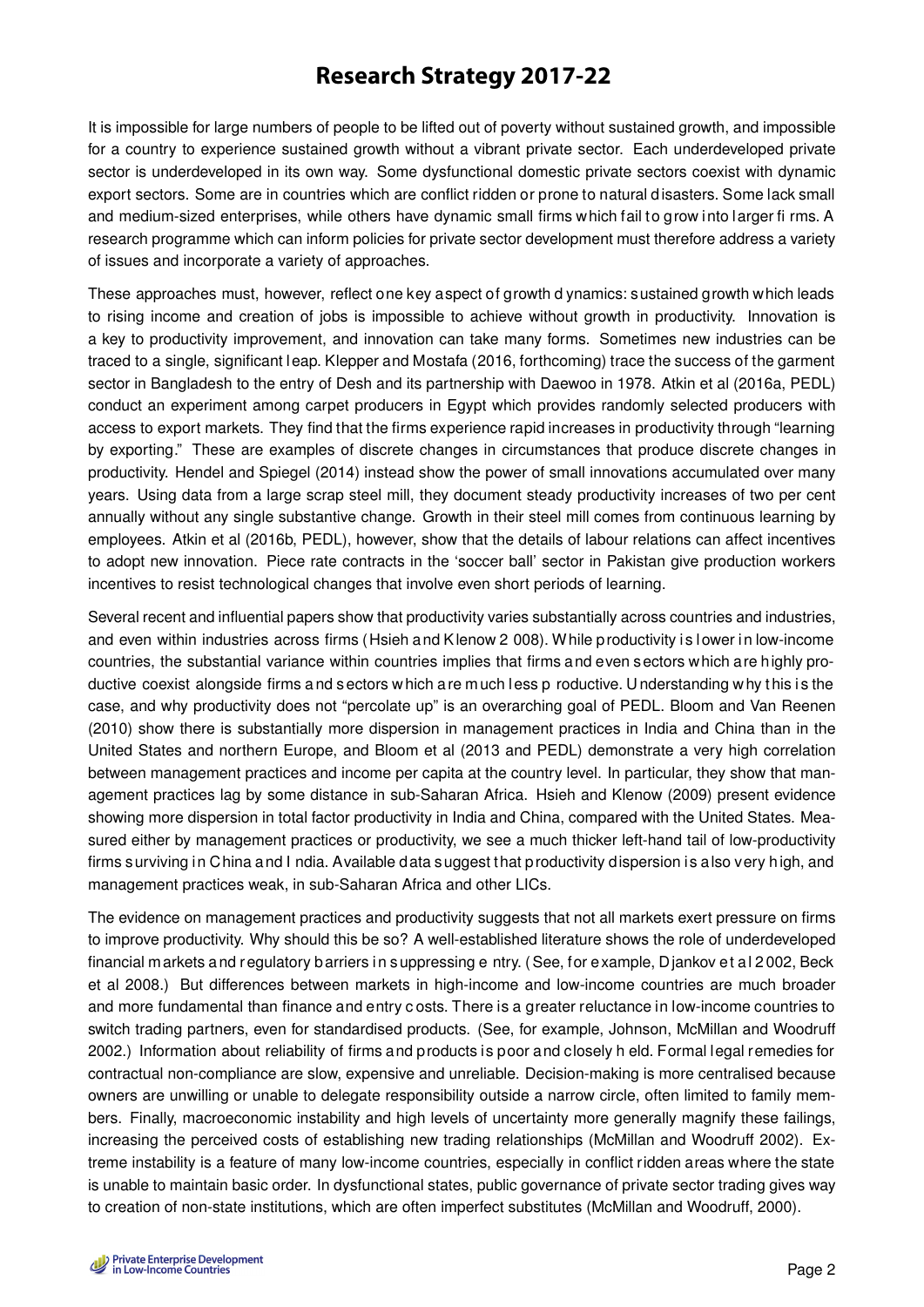All of these factors result in higher levels of friction in markets in low-income countries, which make markets less competitive and so tempers the selection pressure exerted by well-functioning markets. The cost of switching trading partners is high, and, as a result, the demand faced by any individual firm is less elastic. Firms that increase productivity do not gain market share; firms that fail to increase productivity are not forced out of the market. Where reducing costs instead leads both to higher margins and greater market share, the incentive to reduce costs will be greater. Where reducing costs is required for survival, this incentive is even greater. Understanding market frictions is also key to understanding incentives firms face to undertake innovative activities to stay ahead of the competition. The pressure to innovate to stay ahead of the competition creates a dynamic of firm growth and job creation.

The overarching goal of more robust private sector development is to increase income and wellbeing of citizens of lower-income countries. This implies that we pay attention to more than simply growth. Private firms are the most important determinant of the demand for labour in an economy. Similar levels of firm growth may be associated with different levels of formal employment growth depending on choices of technology, costs of hiring permanent labour, and other related factors. We must also understand how and why private sector development leads to the creation of jobs that are fairly remunerated, and in which rights of workers are respected.

# **Four Research Themes**

Research can inform policy by illuminating the costs of continuing existing policies of the benefits of policy changes. Randomized control trials (RCTs) have been particularly effective in this regard. This proposal recognizes the value and contribution of RCTs, while also recognising their limitations. While RCTs are excellent tools for understanding individual decision-making, we believe an understanding of growth processes requires analysis at a more systemic level than is typically possible with RCTs. We will encourage work which incorporates a general equilibrium framework, and which explicitly accounts for the interactions of market participants. For example, recent empirical methods combining rigorous causal identification and structural techniques illuminate the employment spillovers and distributional consequences of policies. These theorybased approaches provide the possibility of understanding how constraints interact, and how particular sectors have been able to grow by overcoming those constraints.

We propose a research agenda focusing on private-sector development in LICs, organised around four specific themes. All of the research will be motivated by the need to need to develop a better understanding of what determines the strength of market forces driving efficiency in low-income countries and, importantly, how policies affect the efficiency of markets and the incentives faced by entrepreneurs. Because research tools and available data are constantly changing, we would expect the specific questions addressed to evolve over time.

The agenda builds on the research agenda from the first period of PEDL, recognising both the now-significant body of research on some questions and the remaining gaps in other areas. For example, there is now a significant and still growing body of research on microenterprises, but at the same time, only a limited literature on high-growth micro-entrepreneurship. For this reason, we have revised the third theme on microenterprises to narrow the focus to high-growth entrepreneurship. Similarly, in the first phase of PEDL, we received a robust number of proposals on the cross-cutting themes of fragile states and gender, but a more limited number on social and environmental compliance. As these are important topics, not least as they relate to the creation of high-quality jobs, we have therefore elevated social compliance and the environment to its own targeted theme. The result is an agenda which encompasses both continuity and change. The central issues of market frictions and international trade remain part of the core focus. Other areas evolve to incorporate a decreasing need to stimulate research on some topics but remaining gaps on other topics.

## **1. Market frictions, management and organizations**

Well-functioning markets provide discipline for entrepreneurs, managers and investors. Competition increases incentives for efficiency and for innovation. But markets in LICs often do not function well. Weak institutions, missing information, and concentrated markets limit competitive pressure. Firms are often unwilling or unable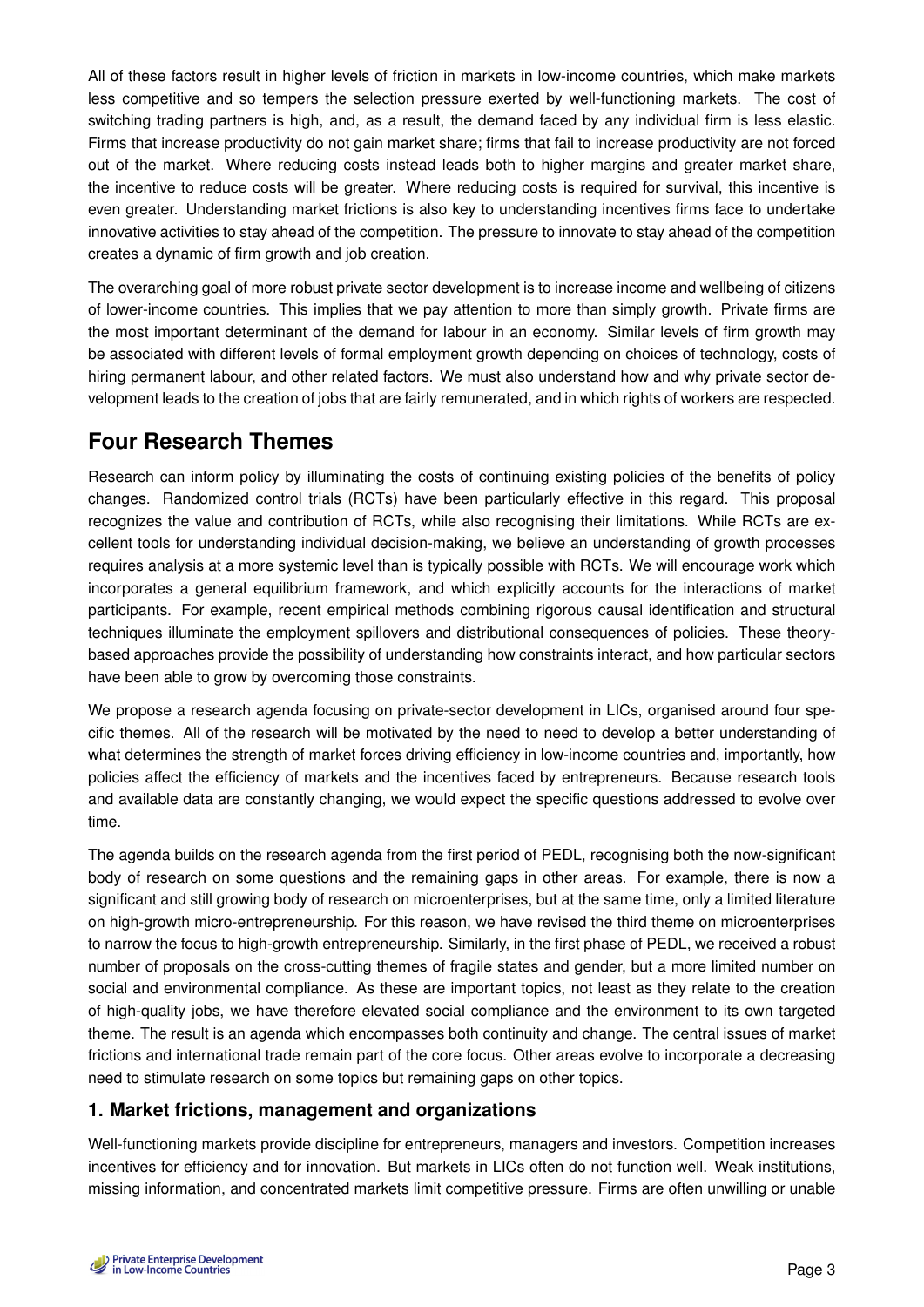to switch trading partners, undermining incentives. There are several key research issues embedded in this theme.

First, there is important work to be done on the microstructure of markets in LICs. This work will detail both inter-firm relationships and relationships between firms and consumers. The industrial organization and organizational economics literatures provide theoretical structures for understanding markets and cross-firm relationships. Models of imperfect contract enforcement and imperfect information are relevant for any economy, but especially so for LICs.

Within firms, recent research by Bloom, Van Reenen and collaborators (e.g., Bloom and Van Reenen 2010) highlights the importance of management in generating productivity increases. PEDL-funded work on management practices in Sub-Saharan African firms reveals very weak management practices there. (See Bloom et al 2013.) While the well-publicized consulting intervention (Bloom et al 2012) in India generated gains in productivity, the scalability of the intervention itself is a concern. While more work on management in LICs is needed, follow-up work needs to focus on how smaller-scale interventions can generate a dynamic of continuous improvement in management.

Work on both firms and markets is increasingly supported by the availability of detailed microeconomic data. Detailed data, such as transaction-level export/import data and Scantron data on purchases, are now more widely available in low-income countries. Combined with recently developed empirical methods which combine rigorous causal identification with structural estimation, these data have the potential to dramatically increase our understanding of the effect of specific policies on growth. Recent examples of this strategy is the work by Atkin et al (2016c) on the effect of large retailers in Mexico and the work by Faber and Gaubert (2016) examining the impact of tourism on growth in Mexico. Much of the work using these methods comes from highor middle-income countries, where the necessary data were available earlier. But these data are increasingly available in low-income countries. These data dramatically expand our ability to examine markets at a very detailed level and to contribute to policy debates by shining a spotlight on both successful development policies and dysfunctional markets. The methods also allow researchers to measure the general equilibrium effects of specific reforms, including aggregate net job creation measures which take account of spillovers.

Examples of the questions that might be addressed in this theme are:

- How do market frictions affect the incentives of the owners and managers of firms to innovate and increase productivity?
- How do mechanisms which firms devise to govern their trading relations in fragile and conflict affected states (FCAS) affect market frictions and competitive environments?
- What are the effects of weak institutions? Do they limit the ability of firms to provide strong incentives to trading partners and employees? Do they encourage firms to make sub-optimal technology choices, and discourage firms from creating jobs?
- How can policymakers in LICs strengthen institutions important to the private sector, and what are the constraints to doing so?
- What are the general equilibrium effects of specific policies, particularly as they relate to job creation and distributional effects?

## **2. Trade and macro models - agglomeration and spatial location of firms**

The World Bank's Growth Commission report notes that no country has enjoyed long periods of sustained growth without an active foreign trade sector. Evidence suggests that exporters and MNCs play a role in aggregate growth which is disproportionate to their share in output. First, MNCs, and exporters more generally, are a conduit for knowledge transfers that may (to varying degrees) spill over to the rest of the economy. Because export markets are highly competitive they provide very strong incentives for productivity improvements;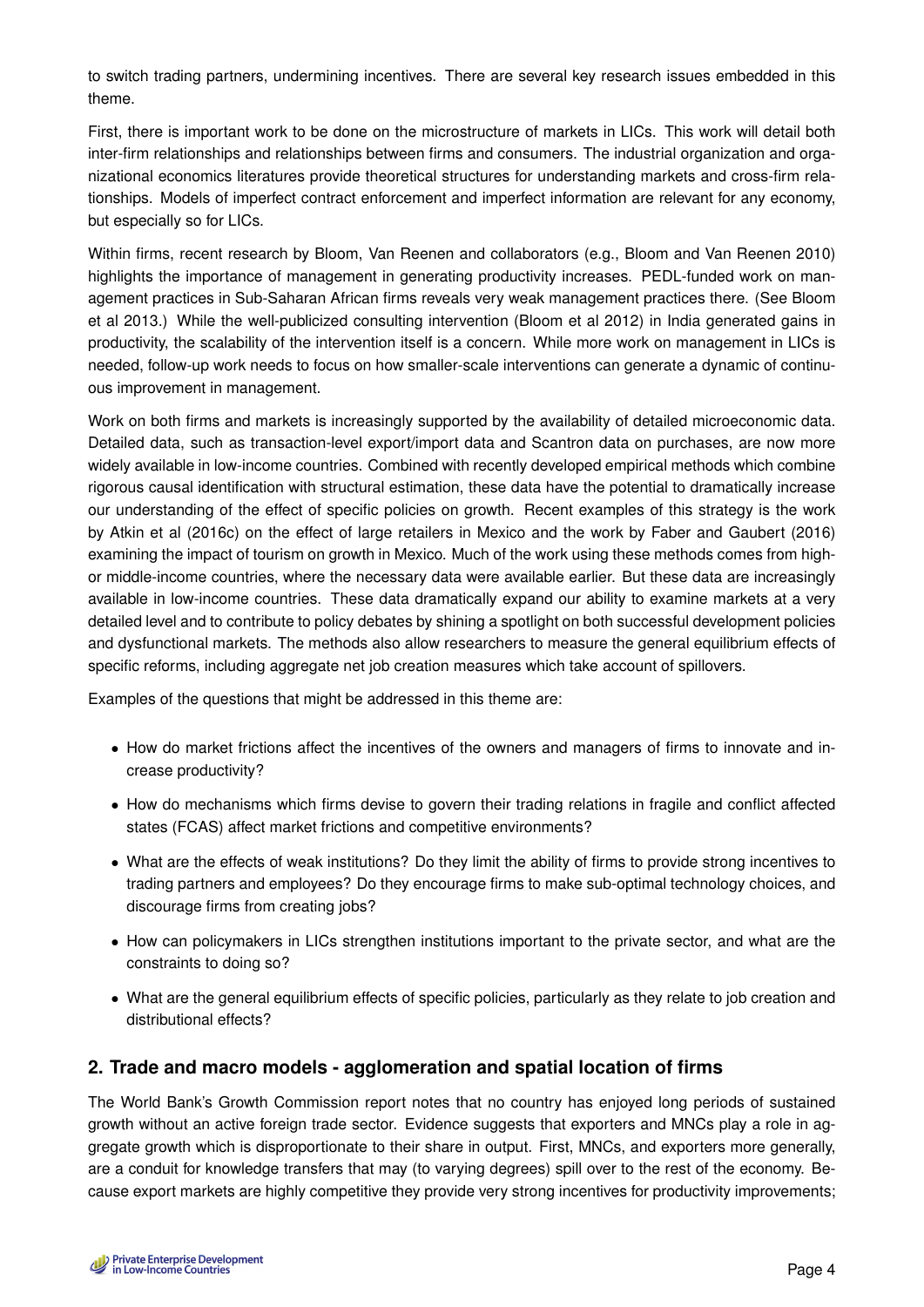because foreign consumers often have a higher willingness to pay for quality, exporters also face stronger incentives to upgrade both capital and labour used in production.

In spite of business environments which are hostile, there are many dynamic, growing sectors in LICs that are driven primarily by exporters - garments in Bangladesh, information services in India, and cut flowers in Kenya, to name a few. Ethiopia has had noted success in recent years in attracting foreign investment.

The focus on foreign trade overlaps in important ways with the first theme on market frictions, a point illuminated by recent work of Atkin and Donaldson (2015). They examine how the effects of trade reform vary across markets in Ethiopia and Uganda. Variance comes from distance from international entry points determines the effects of trade, but they account for differences in the competitiveness of local markets as well. Their analysis shows that domestic trade costs are roughly four times as high in Ethiopia and Uganda as they are in the United States (their benchmark case), providing an important input for understanding the value of infrastructure investments.

Examples of the questions which might be addressed in this theme are:

- What is the role of MNCs in the development of new export-orientated sectors, and how and when do domestically-owned firms enter these sectors?
- Does the need to produce higher quality goods for the export market have important spillovers for the domestic sectors, either through training of workers or demand for more efficient local partners?
- Which sectors of society benefit from export sectors, and what policies can help ensure that the benefits extend to households in the lowest income deciles?
- What is the relationship between export sectors and the overall business environment? Do exporters create pressure for better institutions?
- How effective are policies like Special Export Zones, credit programmes or tax incentives for exporters?
- Can export sectors survive in fragile and conflict affected states?

## **3. High growth entrepreneurship**

A majority of the labour force in LICs works in firms with fewer than five workers. But we know from both crosscountry and time-series evidence that the process of development is associated with a decrease in the share of the labour force that is self-employed and an increase in average firm size. Most small scale entrepreneurs in LICs are motivated by subsistence, with little interest in or prospect for sustained growth. Microenterprises receive a substantial amount of attention from researchers, but only a small part of that research focuses on entrepreneurs with a greater potential for growth. We know from several recent experiments that neither small amounts of capital (grants or micro loans) nor training generate sustained growth, though capital grants appear to raise income levels (De Mel et al 2008; Banerjee et al 2015; McKenzie and Woodruff, 2012.) But there is also evidence that selection matters. We see larger effects where the pool of participants is skewed toward those with more ambition or ability (McKenzie 2015; Anderson-MacDonald et al 2014 and PEDL.) Quite plausibly, policies which help raise income of subsistence entrepreneurs will not be appropriate for more dynamic entrepreneurs. We need both tools for selecting entrepreneurs with more potential for growth and policies designed to help those entrepreneurs grow.

What constrains growth of the most dynamic microenterprises, and what institutions and policies help to overcome those constraints? There is evidence that financial constraints have particularly strong effects on small firms. Finance also has also been shown to be particularly important for smaller firms, with not only banks but also angel investors and venture capitalists playing a potentially important role, at least in middle- and high-income countries where they are more active (Kerr et al 2014; Lerner et al 2016).

From an aggregate growth perspective, the most important issue is understanding where larger enterprises come from in LICs. Do they grow from micro and small enterprises, or start as larger firms? (See, for example,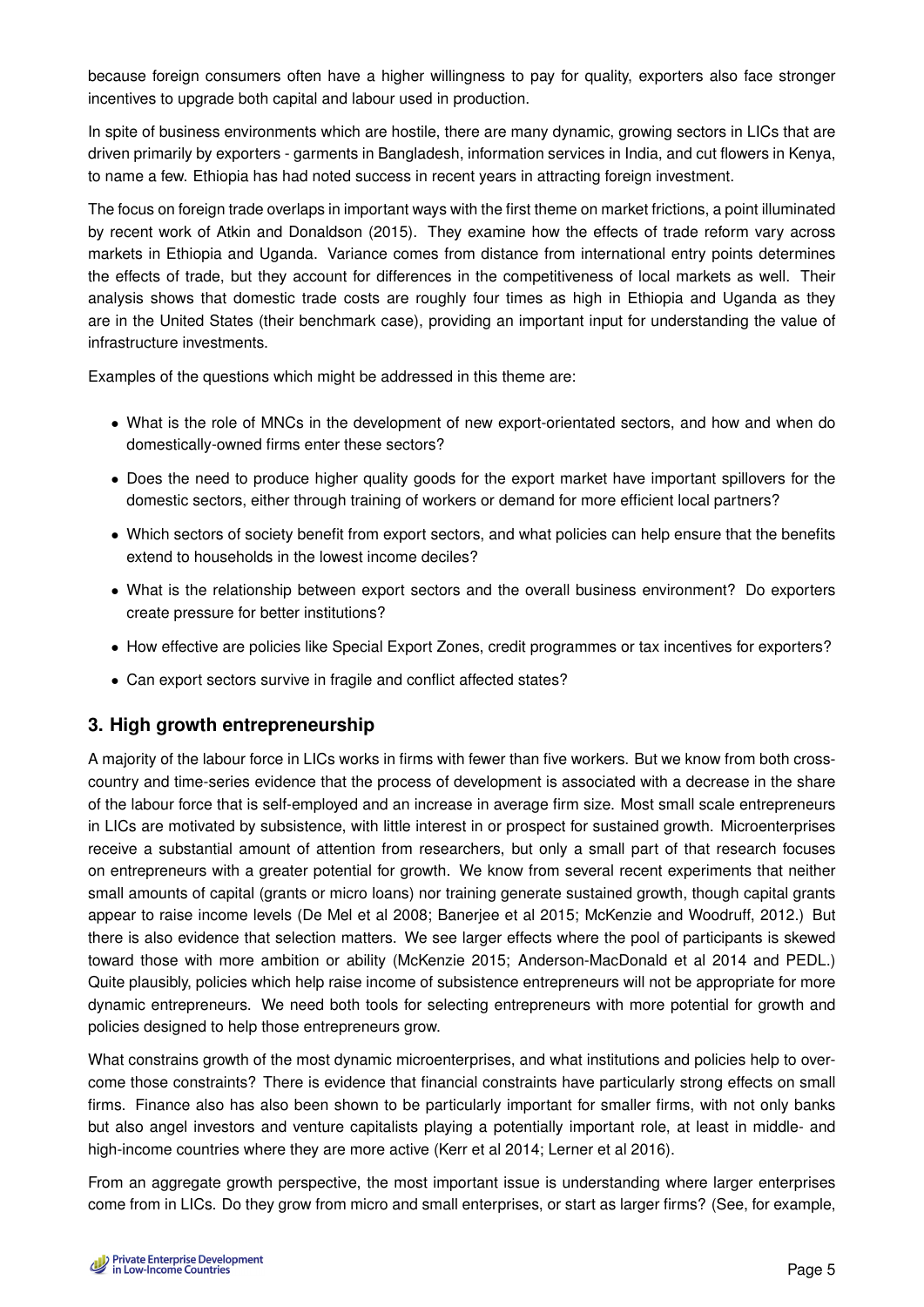the evidence from five African countries in John Sutton's Enterprise Maps project.) What are the policies that stimulate, and the constraints that limit, their creation? We focus on the subset of these enterprises with the potential for sustained growth because these enterprises are also an important source of job creation. Using data from the World Bank Enterprise Survey, Ayyagari et al (2014) show that forms with fewer than 100 employees contribute disproportionately to employment generation. This paper showcases both the promise and limitations of the available data. They use a sample of almost 50,000 establishments in 104 countries which is reasonably representative of formal private firms in each country. But the data are from cross-sectional surveys meaning that firm dynamics are constructed from recall and, crucially, that only surviving firms are included in the sample. These characteristics should raise concerns about conclusions related to firm dynamics.

Using much higher quality data from the U.S, Haltiwanger and collaborators (see, for example, Haltiwanger 2012) show that the effect of firm size disappear once they control for firm age. In other words, it is young firms rather than small firms that create jobs. Young firms are the source of most job growth in the United States because, in an "up-or-out" dynamic, these firms tend to either grow quickly or exit. Young firms are small and have very high exit rates, so the quality of the data matter here, particularly the ability to track firms that exit and the better tease out the effects of age and size independently, neither of which is possible using the WBES data. The U.S. evidence, at least, suggests that what is important for job creation from a policy perspective is identifying and releasing rapidly-growing young firms rather than supporting small firms per se.

A lack of data constrains research in this area. There are few panel data sets of firms in LICs or even in lower-middle-income countries. Ethiopia and India are partial exceptions, though the Ethiopian Manufacturing Census data cover only large formal enterprises and the Indian Annual Survey of Industries covers only firms with more than 10 employees. The Global Entrepreneurship Monitor (GEM) data provide survey data on entrepreneurs in a large number of countries. These data represent an opportunity for researchers, and through a collaboration between PEDL and IDRC, we expect to be able to make all of the GEM data available to researchers for PEDL-funded projects. Going forward, perhaps the data constraints can be overcome by unlocking administrative data currently inaccessible to researchers. Alternatively, we will look for projects which involve clever, cost-effective, ways to obtain the data needed to answer interesting questions in this area. Sutton's Enterprise Maps, creating life histories of large firms in selected countries, is an example of such an approach.

Questions that might be addressed in this theme are:

- Where do large firms come from? Are they born large, or do they grow from micro or small enterprises?
- Can Angel and Venture financial markets function in LICs, in spite of more limited exit options for early stage investors?
- How can entrepreneurs with high growth potential be identified, and what policies best support their growth?
- Are incubators and other programmes designed to develop innovative small enterprises effective?

## **4. Social compliance and the environment**

Creation of wage jobs is an important outcome of a healthy private sector. But while creation of wage jobs is desirable, creation of desirable wage jobs should be the goal: jobs that are fairly remunerated with safe working conditions. There is evidence that export-oriented firms pay a wage premium in many countries. But by itself, the wage premium may not make factory jobs desirable. Turnover rates are often very high, especially among new factory workers. Initial results from an on-going project by Blattman and Dercon (2016), for example, indicate that low-skilled workers in Ethiopian factories are unlikely to remain in jobs for even a few months. More worryingly, Blattman and Dercon provide some evidence of negative health effects from even the fairly limited exposure to factory work.

In export sectors, we need to understand how demands for social compliance are reflected through brands to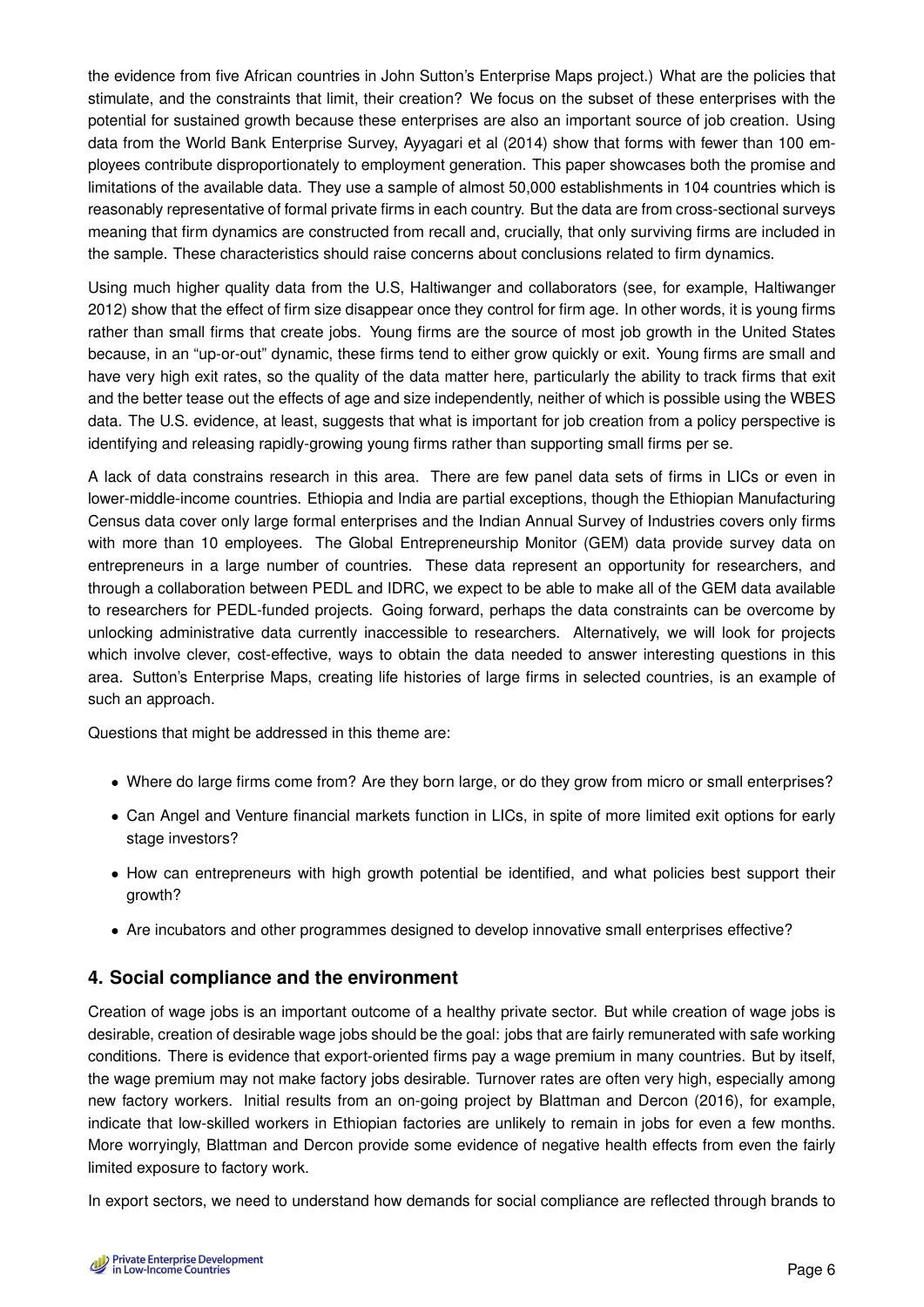local producers in LICs. Labels like Fair Trade are one means through which consumers can be informed about treatment of suppliers and their workers. There is little credible evidence on the effectiveness of labelling.

A key question is how social compliance interacts with productivity. The answer is not obvious. A simple view would hold that compliance standards constrain the behaviour of producers. Constraints are generally associated with higher production costs. But recent work by Distelhorst et al (2016, forthcoming) finds that lean production techniques lowers rates of labour complaints by workers while apparently also increasing productivity. (The researchers do not study efficiency themselves, but rely on company reports.) However, they find that lean production has no effect of health and safety standards.

Certain types of workers often face more hostile work environments. Women and minorities, for example, may face discrimination with regard to career advancement. This may result in lower firm productivity, but there are issues of fairness and justice even when this is not the case. Women may also be subject to sexual harassment and other issues related to safety. These are important aspects of social compliance which need to be better understood.

Another aspect of social compliance is adherence to acceptable environmental standards. Weak institutions mean that government environmental regulation is often lacking (Duflo et al, 2013, for example). Environmental compliance may be enforced through buyers. But some "green" programmes may actually be productivity enhancing. For example, Adhvaryu et al (2016, PEDL-funded) find that the majority of the benefits arising from replacement of fluorescent lights with LEDs in an Indian garment factory come not from reduced electricity bills, but from increased production. The LEDs produce less heat, lowering the temperature in factories. This is particularly important in hotter months, and presumably improves worker wellbeing at the same time.

Examples of questions relevant to this theme are:

- How are preferences of consumers in destination countries transmitted to firms in lower-income countries?
- What is the relationship between social compliance and firm productivity? Does treating workers better improve their productivity?
- Women, minorities and youth are often subject to abuse and discrimination in work situations. How can the quality of work be improved and monitored for these groups?
- Are labels like Fair Trade and social compliance certification schemes like WRAP effective in protecting worker rights?
- How can environmental protections be ensured even in countries with weak enforcement institutions?

## **Cross-cutting themes**

We propose three cross-cutting themes: **Gender; Fragile and Conflict-Affected States; and Unlocking Data for Understanding Markets and Firms.** Applicants will be particularly encouraged to consider these three issues in their projects, and proposals addressing these themes have an increased chance of receiving funding.

### *Gender*

In Africa and south Asia, women are more likely to own businesses than to be wage workers, while the opposite is true for men. (See Figure 1 in Hallward-Driemeier, 2011.) At a global level, gender employment and wage gaps have closed somewhat over the past several decades. But reviewing evidence from Sub-Saharan Africa, Hallward-Driemeier (2011) notes that female entrepreneurs are "disproportionately found in smaller firms, in the informal sector, and in lower-value-added industries (page 67)." The explanations for this are both numerous and varied. Differences in human capital, disproportionate shares of household responsibilities, access to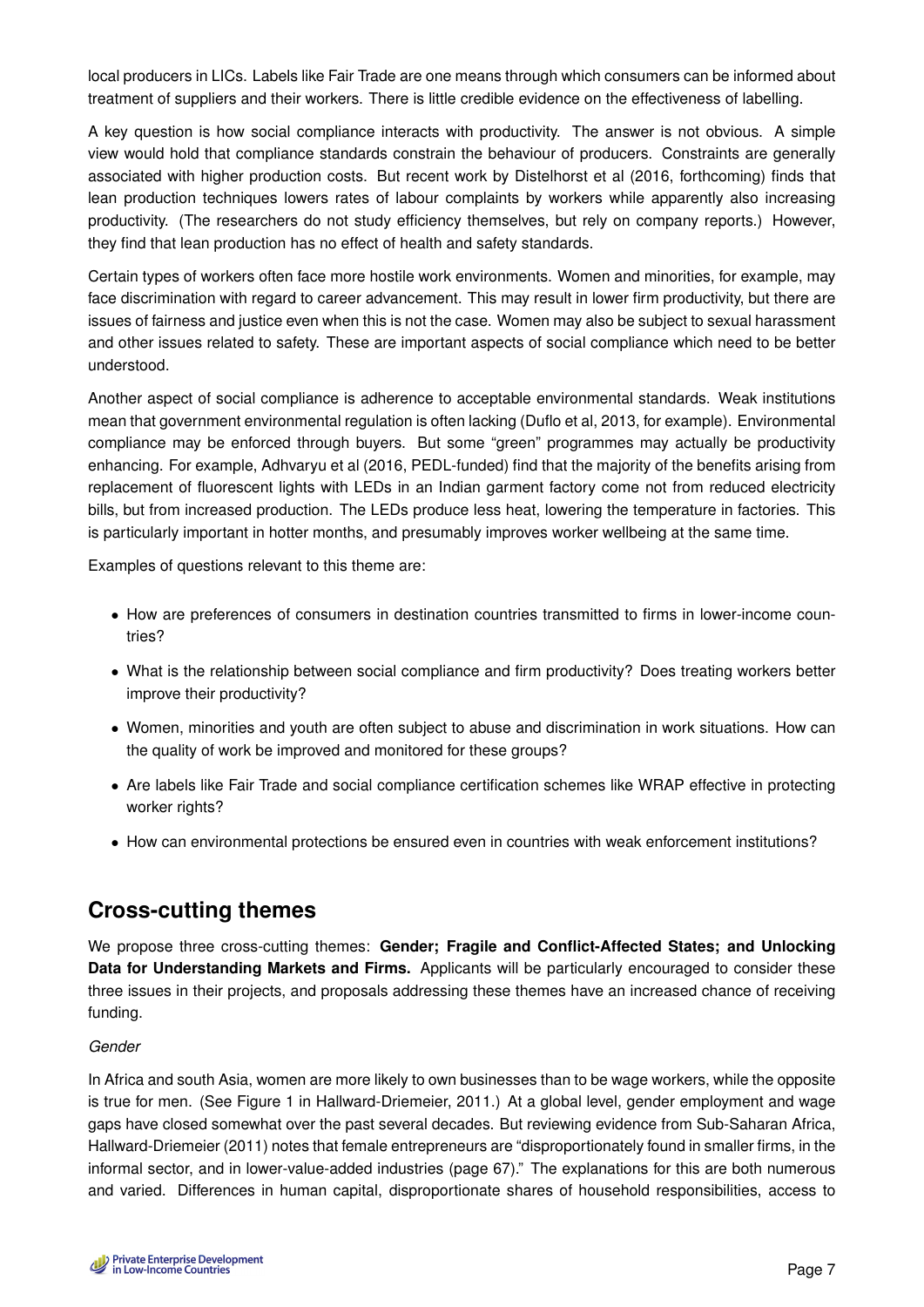capital, land rights, and access to formal institutions such as courts all play a role in some settings, but some part of the gap appears to come from differences in policies related to access to formal institutions.

While gender differences are sometimes the outcome of interest, they are almost always relevant even when they are not. Making gender a cross-cutting theme recognizes this fact. We seek to encourage researchers to take gender into account in every project. In this regard, the first phase of PEDL was successful in generating a large number of high-quality proposals in which gender was a serious consideration.

#### *Fragile and conflict-affected states*

An increasing share of the world's poor are found in fragile or conflict-affected states. Many of the largest lowincome but stable countries have experienced rapid growth in the past two decades, lifting them to lower-middle income status. But private sector development is particularly challenging where the state is fragile or conflict is common. Trust between potential trading partners is particularly difficult to maintain, as formal enforcement of agreements is undermined by the weak state, and the ability to honour agreements is compromised by unpredictable outbreaks of violence. Existing literature suggests that there is a complex relationship between growth and conflict in fragile states. (See, for example, Dube and Vargas (2010), which shows that increases in coffee (oil) prices led to decreases (increases) in the intensity of civil conflicts in Colombia.) Given the increasing relevance of conflict-affected areas as home to the world's poorest, we seek to encourage work in fragile states.

#### *Unlocking data*

A key to drawing new researchers into topics of private sector development in LICs is making relevant data more widely available. Of course, the data generated by any project must be made available to other researchers to the extent allowed by confidentiality or purchase agreements. But data generated by projects are not all equal in this regard. Where researchers can make a case that the data generated by their project is likely to be of particular interest to other researchers, we will consider providing additional funding to allow the researchers to make the data more accessible to the research community.

The past few decades have seen a much steeper fall in the cost of collecting data than the cost of analysing data. Those circumstances provide an opportunity for researchers. Governments and private firms may be willing to share data in return for providing analysis which is useful to the government agency or firm. A key is making these data more widely available. This may be accomplished by anonymising in a straightforward way or through creation of secure data centres where the capability exists and the circumstances merit. Examples include administrative data from government agencies, industry associations, or private firms. Making these data available leverages the effort or connections of the initial research team to generate additional research by scholars who would otherwise be unable to access the data. We view this as having potential to increase the size of the research community engaged in work on private sector development.

## **Maximising policy impact**

The value of the research generated by PEDL must be measured foremost through the influence the research has on policies in the target countries. There is a wide range of relevant policymakers, and the most important policymakers will be different for different projects. Researchers will be encouraged to think in terms of policy leverage: who are the relevant policymakers and what are the most effective levers for inserting research into the policy discussion? For example, on topics of social compliance, foreign buyers, consumer groups in importing countries, and aid agencies (both bilateral and multilateral) are likely to be more important policymakers than are local actors. Leverage in the target countries is likely to flow from consumer groups through buyers to local producers. But for research related to competition policy, government agencies in the target countries are likely to be the most important decision makers.

The "policies" goal of the research programme is to influence policy outcomes as they relate to the private sector in LICs. Regardless of which policymakers are most relevant for a given project, policy impact requires dialogue between researchers and policymakers during all phases of the project, beginning with initial design.